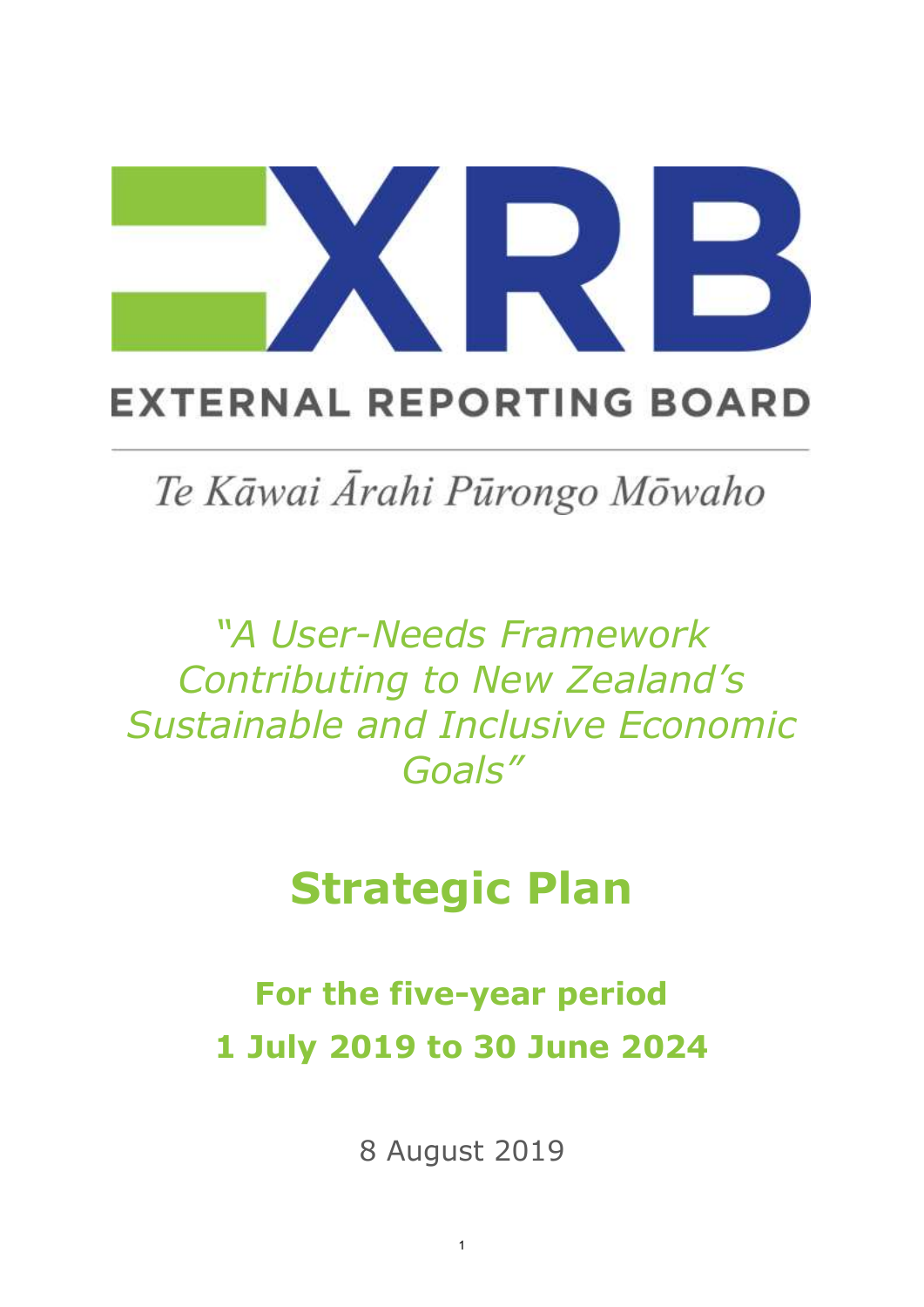# **Strategic Plan 1 July 2019 to 30 June 2024**

# *"A User-Needs Framework Contributing to New Zealand's Sustainable and Inclusive Economic Goals"*

## **Introduction**

This document sets out the External Reporting Board's (XRB) Strategic Plan for the fiveyear period from 1 July 2019 to 30 June 2024. <sup>1</sup> The XRB's strategies aim to contribute to building trust and confidence in the reporting by New Zealand organisations across all sectors.

In the period from 1 July 2019 to 30 June 2024, the XRB plans to further develop the standards frameworks (including accounting and auditing  $\&$  assurance standards)<sup>2</sup> to ensure they continue to be fit-for-purpose for the future. The XRB will focus on *A User-Needs Framework Contributing to New Zealand's Sustainable and Inclusive Economic Goals* and the XRB's standards frameworks (and standards) meeting user-needs and continuing to:

- engender confidence in New Zealand external reporting;
- assist New Zealand entities to compete; and
- enhance entities' accountability to New Zealand stakeholders,

thereby contributing to sustainable and inclusive economic goals of New Zealanders.

## **Key focus areas for** *A User-Needs Framework Contributing to New Zealand's Sustainable and Inclusive Economic Goals*

In the period from 1 July 2019 to 30 June 2024, the XRB's focus will be on ensuring its standards frameworks (and standards) meet user-needs and respond promptly to, and are resilient against, local and international external reporting developments and any significant international disruptions in the standard setting structures.

The XRB expects changes and developments in external reporting resulting from the need for entities to report more widely about their strategies, business models, risks and impacts, not just on financial capital, but on other capitals, (as they relate, for example, to environmental, social, governance and other related matters). Entities are expected, within their "corporate" reports, to complement the reporting of their financial results with non-financial information to give a more comprehensive picture of their performance and impact. The XRB plans to continue an active role in leading the development of this extended external reporting (EER) in New Zealand as it relates to users of "corporate" reports.

In addition, internationally, standard-setting structures for auditing & assurance standard setting (including those for ethics) are under review, which may result in some fundamental changes, some of which may require changes at XRB. Also, there is considerable international and domestic activity examining trust and confidence in financial reporting, including audit quality, the independence of audit firms and competition in the audit market – changes will ensue. International accounting standards boards also face challenges in maintaining global acceptance of their

1

<sup>&</sup>lt;sup>1</sup> The underlying foundations of the XRB's strategic plan are set out in detail in the XRB's Strategic Plan 1 [July 2014 to 30 June 2019](https://www.xrb.govt.nz/dmsdocument/1942) and in subsequent Strategic Plans.

<sup>2</sup> Auditing & assurance standards, including ethics standards.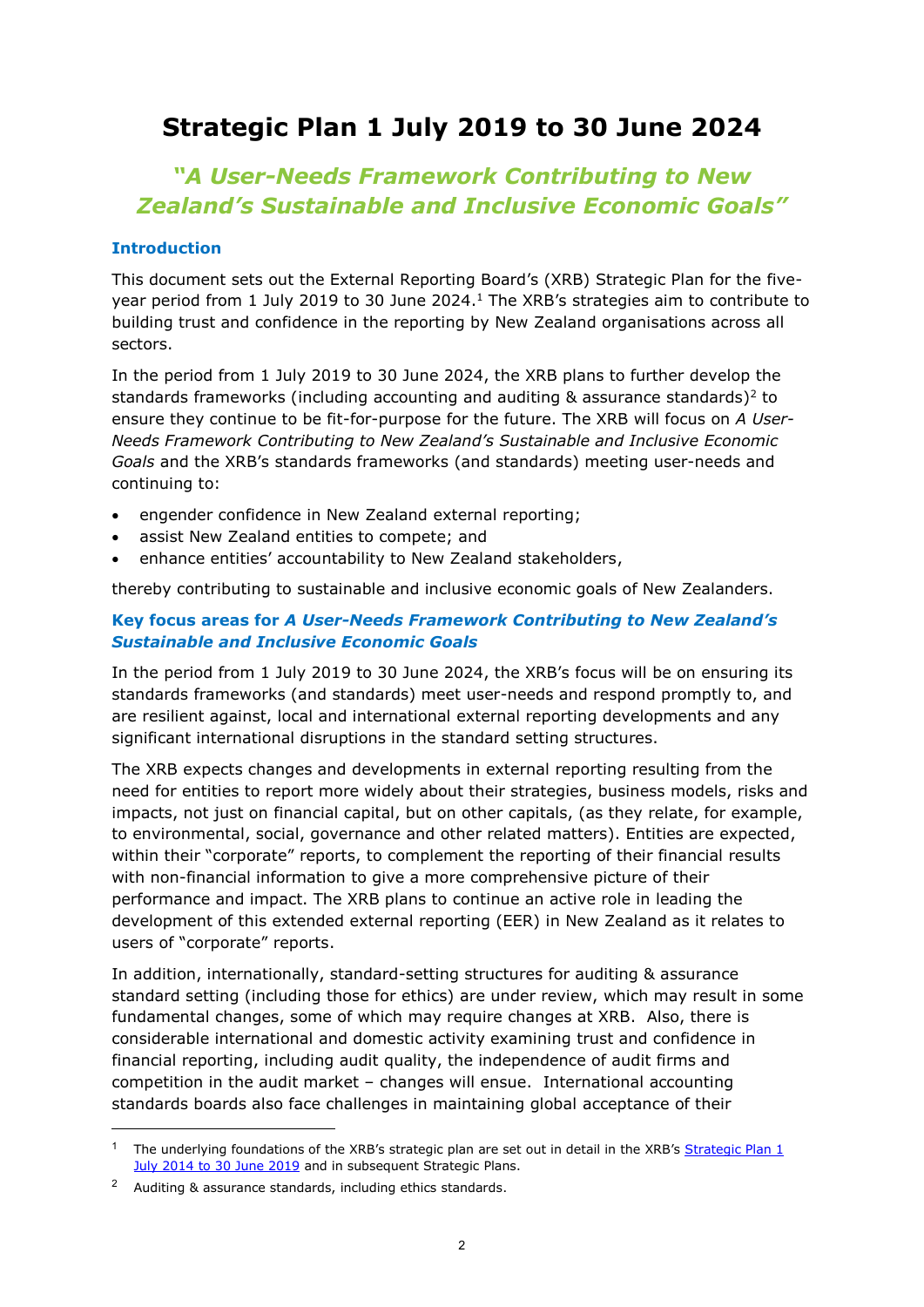standards. These are in addition to other disruptions like developments in artificial intelligence and the professional accounting market place. The XRB plans to continue to actively monitor and respond to such disruptions and ensure that stakeholders are wellinformed. The XRB plans to enhance its regional (within Asia-Pacific in particular) relationships as a contingency plan.

During 2019-2020, the XRB is conducting a targeted review of its accounting standards framework. Besides ensuring that the accounting standards framework remains fit-forpurpose and meets user needs, the XRB will also review its policy of international convergence. It will consider the most effective way to invest its resources in respect of its international and domestic influencing strategies.

The XRB expects to remain effective, efficient, sustainable, resilient and adaptable as an organisation when faced with these reporting developments and disruptions.

*Since the XRB organisation's establishment in 2011, it has been Giving Life to the User-Needs Framework, particularly standards for the Public Benefit Entity (PBE) sector, and has:*

- Developed and issued the Accounting Standards Framework, Auditing & Assurance Standards Framework and associated pronouncements;
- Completed and published user-needs research reports on various topics;
- Developed and implemented strategies for influencing international boards; and
- Developed and implemented strategies for active and meaningful engagement with the constituency.

### **Overview of the XRB**

The XRB is an Independent Crown Entity initially established under the Financial Reporting Act 1993, with continued existence under section 11 of the Financial Reporting Act 2013. As a Crown Entity, the XRB is subject to the Crown Entities Act 2004.

*XRB's statutory functions under section 12 of the Financial Reporting Act 2013 are to:*

- Develop and implement a strategy for accounting standards and auditing & assurance standards, and tiers of financial reporting;
- Prepare and issue accounting standards;
- Prepare and issue auditing & assurance standards; and
- Liaise with national and international organisations that correspond with, or are similar to, the XRB.

# **The XRB's organisational structure**



| <b>XRB Board responsible for:</b><br>General governance of the organisation<br>Overall financial reporting strategy<br>Standards strategy<br>Oversight of the standard setting boards |
|---------------------------------------------------------------------------------------------------------------------------------------------------------------------------------------|
| NZASB – New Zealand Accounting Standards Board:<br>Committee (sub-Board) of the XRB Board, responsible for<br>accounting standard setting                                             |
| NZAuASB - New Zealand Auditing & Assurance Standards<br>Board:<br>Committee (sub-Board) of the XRB Board, responsible for<br>auditing & assurance standard setting                    |
| Staff team:<br>Provides technical and logistical support to the three Boards                                                                                                          |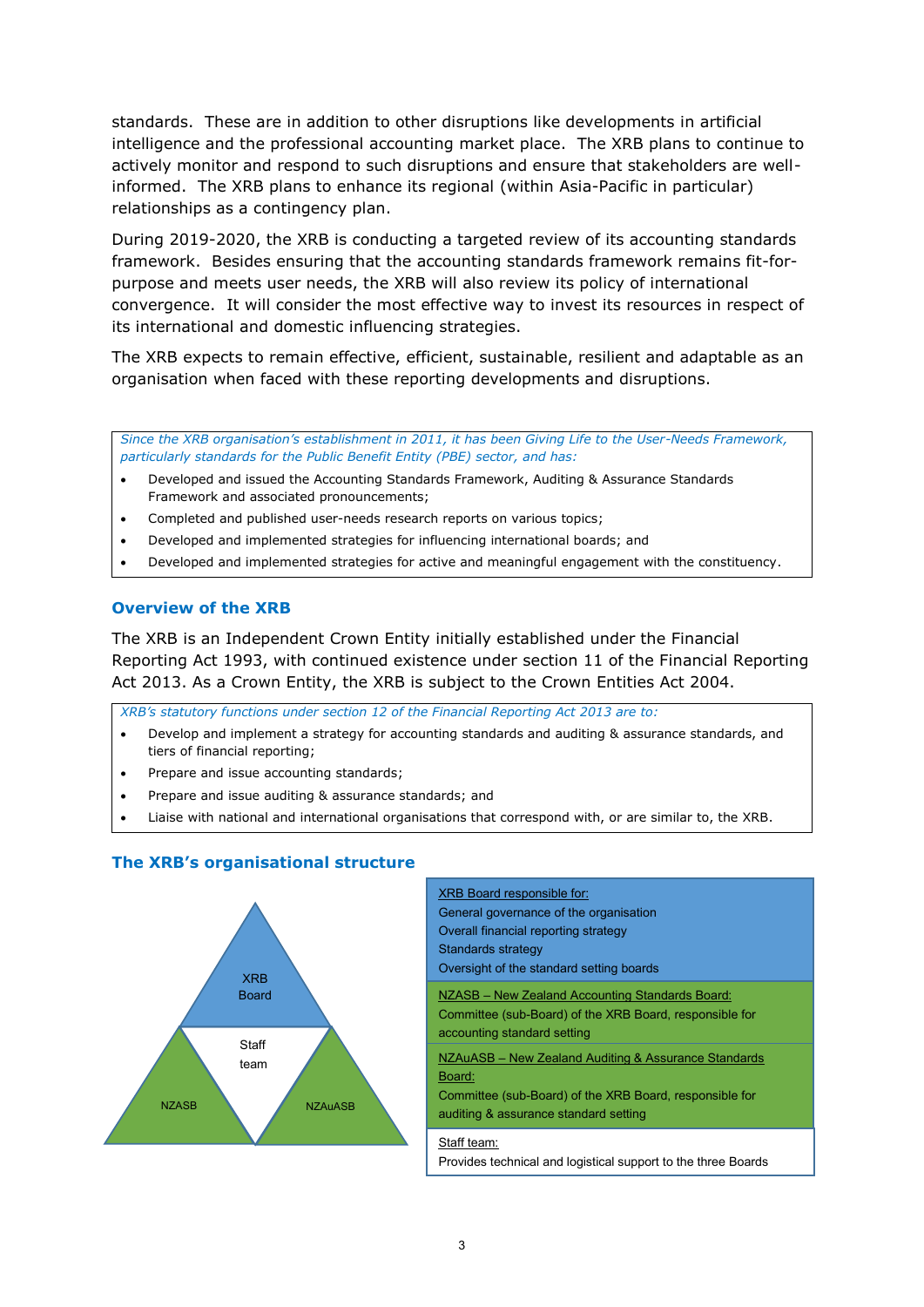### **Our Value Adding Model**

• Cost beneficial

• Appropriate • Consistent • Implementable

• Transparent

• Proactive

• Easily accessible

• Converged & harmonised • Clear & understandable

|  |  | <b>Value Enablers</b> |  |
|--|--|-----------------------|--|
|  |  |                       |  |

#### **Intellectual Capital**

- International accounting standards
- International assurance standards
- Other international pronouncements
- Legislative mandate
- International extended external reporting frameworks

#### **Human Capital**

- Board members strategic & oversight
- Board members technical
- Advisory Panel constituents
- Staff members technical and logistical support

#### **Relationship/social Capital**

- International standard setting boards
- Users of external reports
- Stakeholders other than users
- Trust in the process
- New Zealand's cultural identity changing dynamics of users

#### **Financial Capital**

- Government funding
- XRB infrastructure

# **"New Zealandise"**

• Comply with NZ's legislative framework • Consistent with local user needs and requirements

#### **Due Process** • Consultation

• Assessing feedback • "Listening"

- **Awareness raising**
- Webinars/seminars/media
- Constituency engagement
- Guidance
- **Influencing and participating** • Strategic relationship
- building & liaison • Policy influence
- Submissions
- Staff projects • International Board
- membership
- **Research** • User needs
	- Specific market needs
- -
- Engender confidence and trust
	- Resilient
	- Responsive to change

• Responsive and timely

- 
- Financial reporting strategy
- 
- Assurance framework
- Accounting standards
- Assurance standards
- Authoritative notices
	- Other international pronouncements
	- New Zealand guidance
	- Thought leadership
	- Website tools
	- Various communication channels

# Value Creation **Aims** Aims Aims Outputs Aims Outputs **Contained Active Aims** Outputs produced for

#### **Primary stakeholders**

- Users of external reports (Under EER this group may be widening away from purely investors)
- Preparers of external reports/entities (including those charged with governance)
- Assurance providers
- Regulators
- Policy/law makers

#### **Other stakeholders**

- Tertiary institutions, including researchers
- Professional bodies
- Membership collectives (e.g. "umbrella" organisations for shareholders, not-forprofit/philanthropy entities etc)
- Other Government agencies
- **Value enablers •** Resources and relationships used in our value creation process. **Value creation •** Processes utilised, together with the value enablers, to deliver outputs to our stakeholders; and • Learnings from our processes become feedback into our value enablers. **Aims •** Objectives driving the delivery of our outputs. **Outputs •** Services created by our value adding model and contributing to our outcome goal.
- Accounting framework
	-
	-
	-
-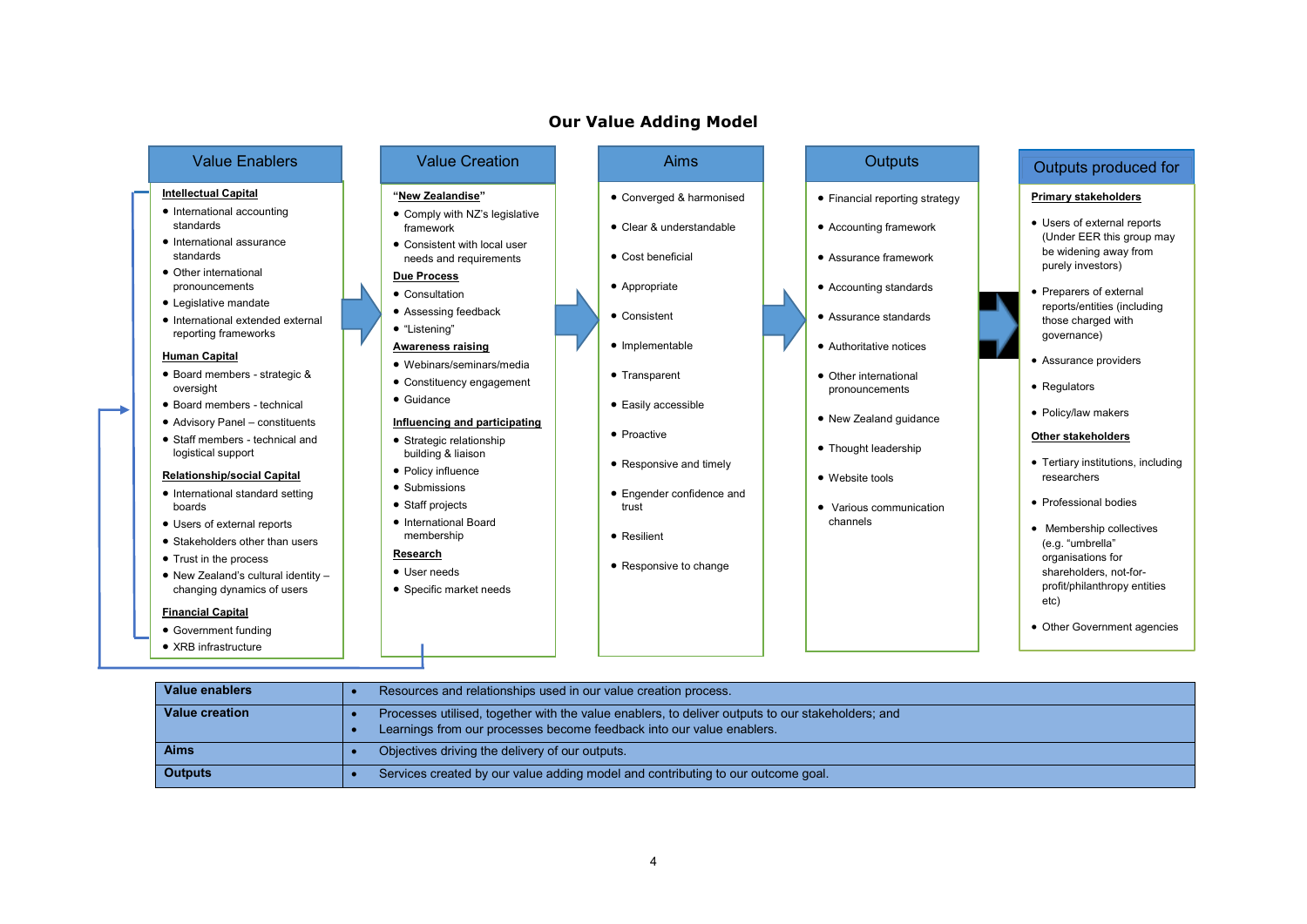## **XRB's Outcome, Impact and Output Performance Framework**

*Government's overall goal:*



| Outputs to influence achievement of outcome goal                                                            |
|-------------------------------------------------------------------------------------------------------------|
| Financial Reporting Strategy, Accounting Framework, Assurance Framework and thought leadership              |
| Accounting Standards, Authoritative Notices, other international<br>pronouncements and New Zealand guidance |
| Auditing & Assurance Standards, other international pronouncements<br>and New Zealand guidance              |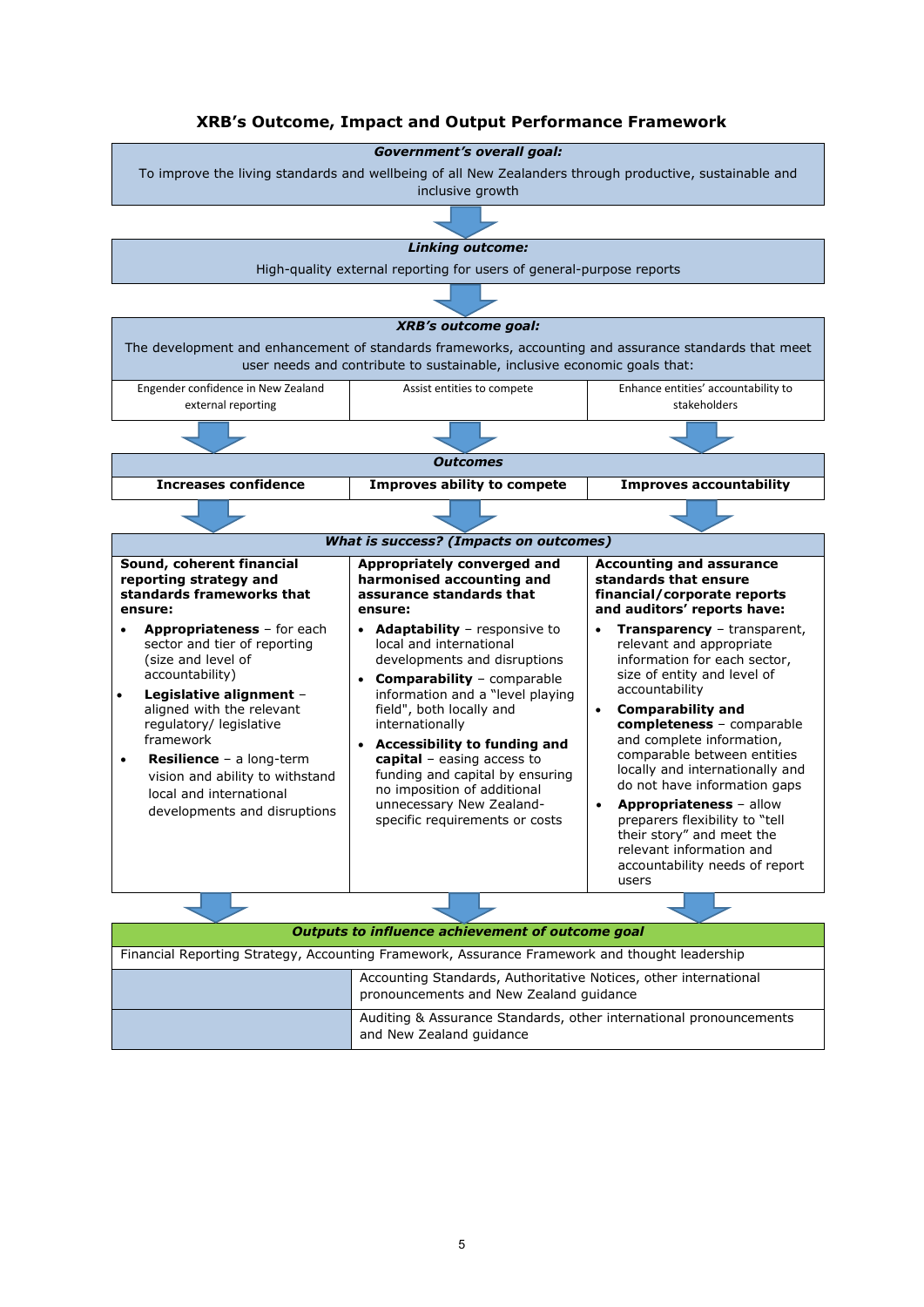# **Strategic Priorities – 2019-2024**

The XRB's outcome goal in the period 2019-2024 will be achieved through several specific strategies, as set out below:

| Overarching Strategy - Broad strategic approach            |                                                                                                                                                |
|------------------------------------------------------------|------------------------------------------------------------------------------------------------------------------------------------------------|
| $\bullet$                                                  | Maintaining the existing financial reporting strategy including the two-sector, multi-<br>standards, multi-tier Accounting Standards Framework |
| $\bullet$<br>accounting and auditing & assurance standards | Continuing, as appropriate, the convergence and harmonisation approach for both                                                                |
|                                                            | Responding to the changing international environment and external reporting landscape                                                          |
| <b>Specific Strategy</b>                                   | To be achieved by                                                                                                                              |
| <b>Specific Strategy 1:</b>                                | Enduring policy of sector-specific standards and Tier Structure.                                                                               |
| <b>Standards are Fit-for-</b><br><b>Purpose</b>            | Maintaining a financial reporting strategy and standards<br>frameworks that are:                                                               |
|                                                            | Reliable and require infrequent changes;<br>$\bullet$                                                                                          |
|                                                            | Consistent with NZ's legislative frameworks; and<br>$\bullet$                                                                                  |
|                                                            | Responsive to legislative changes and stakeholder input<br>$\bullet$<br>(including the Targeted Review of Accounting Standards<br>Framework).  |
|                                                            | Appropriate policy of international convergence/harmonisation.                                                                                 |
|                                                            | Maintaining existing accounting and auditing & assurance<br>standards (and associated pronouncements) so that:                                 |
|                                                            | They are of high quality;<br>$\bullet$                                                                                                         |
|                                                            | They remain consistent with international standards, as<br>$\bullet$<br>appropriate; and                                                       |
|                                                            | There is local relevance and acceptance.                                                                                                       |
|                                                            | Enhancing existing accounting and auditing & assurance<br>standards (and associated pronouncements) by:                                        |
|                                                            | Identifying and addressing any New Zealand-specific<br>$\bullet$<br>deficiencies or gaps; and                                                  |
|                                                            | Expanding, where necessary, the XRB's legal mandate in<br>relation to the issue of standards.                                                  |
|                                                            | Ensuring transparent due process and consultation.                                                                                             |
|                                                            | Reviewing the existing "standard taker" policy, understanding the<br>ramifications of change and discussing with policy makers.                |
| <b>Specific Strategy 2:</b>                                | Undertaking organised research into the financial and non-                                                                                     |
| <b>Standards are Evidence-</b>                             | financial information needs of users of our standards:                                                                                         |
| <b>Informed as to User</b><br><b>Needs</b>                 | As a basis for enhancing the financial reporting framework or<br>$\bullet$<br>specific standards;                                              |
|                                                            | To inform efforts to influence the work of the international<br>$\bullet$<br>standard-setting boards;                                          |
|                                                            | To respond to developments in corporate reporting; and<br>$\bullet$                                                                            |
|                                                            | To provide thought leadership.<br>$\bullet$                                                                                                    |
|                                                            | Undertaking a Targeted Review of the Accounting Standards<br>Framework during the period 2019-2020.                                            |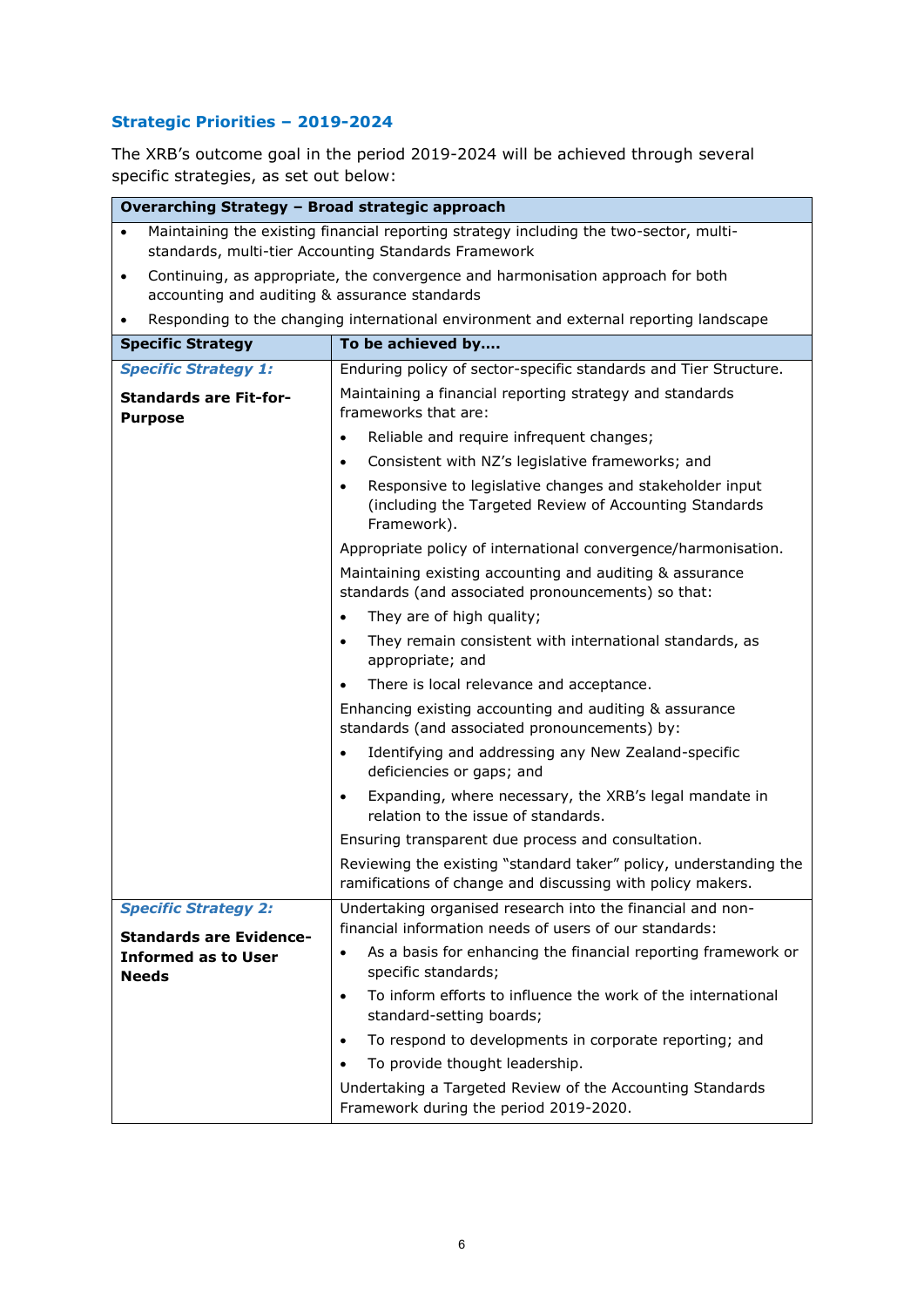| <b>Specific Strategy 3:</b><br><b>High-Quality Global</b><br><b>Standards Applicable in</b><br><b>New Zealand</b> | Seeking to influence the work of the international boards during<br>appropriate stages of standards development to ensure high-<br>quality global standards that are both applicable in New Zealand<br>and in the public interest:<br>Using targeted "influencing strategies" specific to each<br>international board; and<br>By participating, building relationships, and, where<br>appropriate, being represented on international boards.<br>Anticipating, monitoring and responding to major disruptions and<br>developments in the international standard-setting structures<br>and environment, particularly in the audit market, and ensuring<br>that stakeholders are well informed. The XRB remains alert to<br>the need for any resultant changes in strategies and/or actions.<br>Maintaining and enhancing regional relationships with like-<br>minded countries, as a contingency plan in the event of a return                                                                                                                                                                                                                                                                                                                                                                                                                                                                                                                                                                                                                         |
|-------------------------------------------------------------------------------------------------------------------|-------------------------------------------------------------------------------------------------------------------------------------------------------------------------------------------------------------------------------------------------------------------------------------------------------------------------------------------------------------------------------------------------------------------------------------------------------------------------------------------------------------------------------------------------------------------------------------------------------------------------------------------------------------------------------------------------------------------------------------------------------------------------------------------------------------------------------------------------------------------------------------------------------------------------------------------------------------------------------------------------------------------------------------------------------------------------------------------------------------------------------------------------------------------------------------------------------------------------------------------------------------------------------------------------------------------------------------------------------------------------------------------------------------------------------------------------------------------------------------------------------------------------------------------------------|
|                                                                                                                   | to national standard setting or a move away from principles-<br>based standards.<br>Re-considering the most effective investment of resources in<br>respect of our influencing strategies, whether this be at the<br>commencement of the standard-setting process, the end of the<br>standard-setting process or working more closely with regional<br>groups. This activity needs to be sustainable and in the public<br>interest in a constrained resource environment. A prioritisation<br>exercise may be needed and domestic influencing re-considered.                                                                                                                                                                                                                                                                                                                                                                                                                                                                                                                                                                                                                                                                                                                                                                                                                                                                                                                                                                                          |
| <b>Specific Strategy 4:</b><br><b>Standards Developed</b><br><b>Collaboratively with</b><br><b>Constituency</b>   | Developing standards in a collaborative manner with the<br>constituency by:<br>Implementing new engagement strategies (perhaps "labs" or<br>"think tanks") to enhance the depth and breadth of<br>constituency engagement (including all participants in the<br>financial reporting process); and<br>Increasing awareness raising activities across all participants<br>$\bullet$<br>of the financial reporting process, throughout the life-cycle of<br>developing standards, including detailing "why the change".<br>Promoting the awareness, understanding and implementation of<br>EER among New Zealand constituents by:<br>Maintaining a proactive approach to EER, considering<br>$\bullet$<br>investor versus broader stakeholder requirements;<br>Continuing to response to user demands for EER; and<br>$\bullet$<br>Increasing the collaborative approach with other key<br>stakeholders to EER.<br>Working with other agencies, including other standard setters, to<br>ensure any external reporting and assurance gaps are identified,<br>understood, researched if necessary and addressed.<br>The XRB and the technical boards working together to create the<br>power of "one voice" and the full utilisation of our "levers" in the<br>constituent's awareness of the legislative nature of the standards<br>ensuring consistent, timely and effective implementation.<br>Providing a thought leadership role involving bold thinking, being<br>proactive and facilitating meetings with key stakeholders to<br>make a difference. |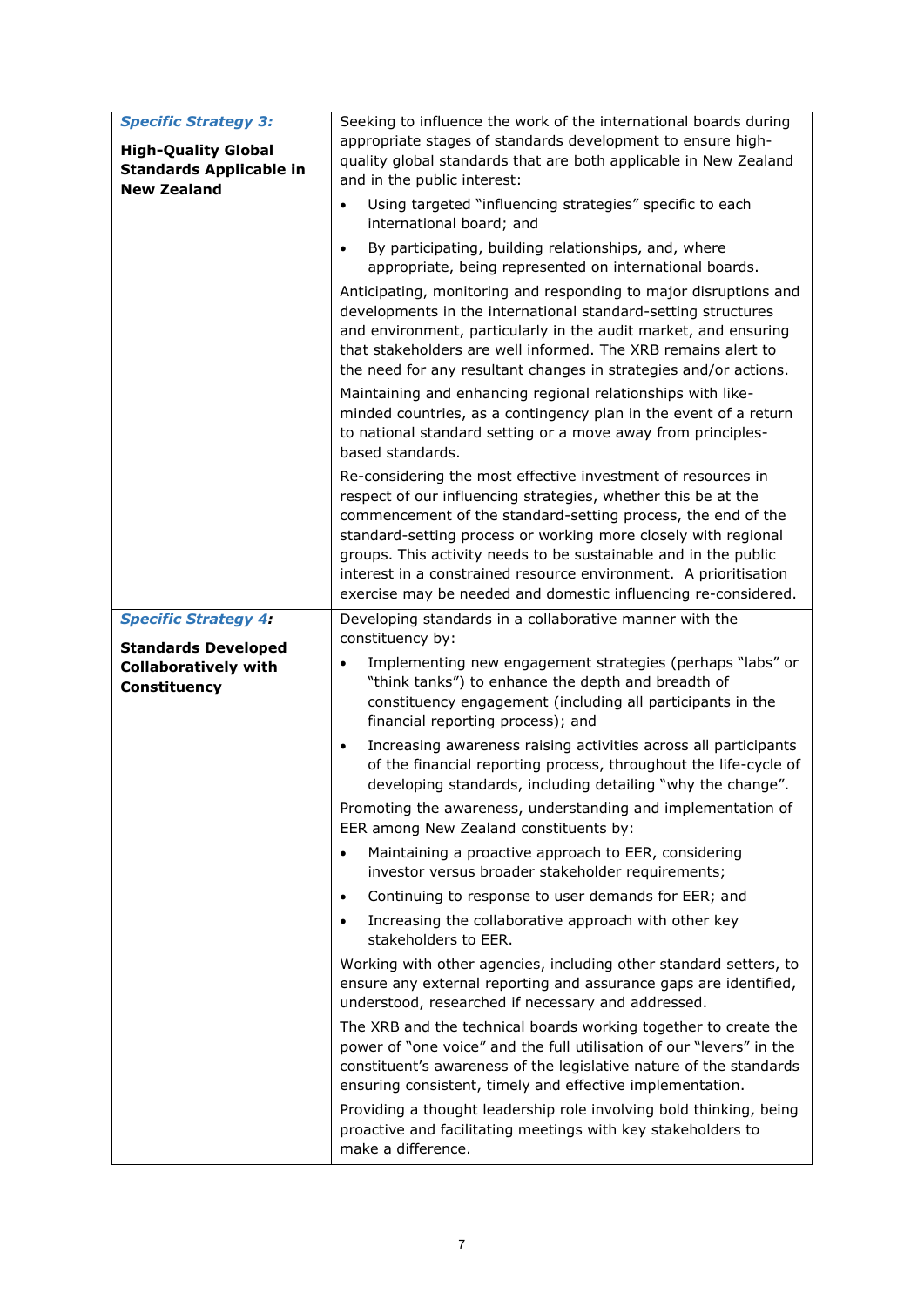|                             | Encouraging, facilitating and supporting other relevant<br>organisations to provide appropriate training and professional<br>development activities relating to external reporting.        |
|-----------------------------|--------------------------------------------------------------------------------------------------------------------------------------------------------------------------------------------|
| <b>Specific Strategy 5:</b> | Maintaining a high-performance culture to achieve the XRB's                                                                                                                                |
| Capable, High-              | outcome goals in a rapidly changing environment.                                                                                                                                           |
| <b>Performing and</b>       | Operating in a financially prudent manner.                                                                                                                                                 |
| <b>Financially Prudent</b>  | Maintaining the level of capability (both Board and staff) needed                                                                                                                          |
| Organisation                | to deliver the outputs.                                                                                                                                                                    |
|                             | Strengthening, widening and improving the relationship matrix.<br>Seek specialist digital capability to provide timely and expert<br>advice on technological improvements to XRB's output. |

# **Strategic challenges/risks and mitigating actions**

Risk management is an integral part of the XRB's strategic planning process. Management, in consultation with the XRB Board, identifies and assesses the risks that may cause the XRB not to achieve its outcomes, and develops and implements actions to mitigate those risks.

|           | <b>Key risks</b>                                                                                                                                                                                                                           |                                                                                                                                                                                             |
|-----------|--------------------------------------------------------------------------------------------------------------------------------------------------------------------------------------------------------------------------------------------|---------------------------------------------------------------------------------------------------------------------------------------------------------------------------------------------|
|           | Strategic risks                                                                                                                                                                                                                            | Operational risks with strategic implications                                                                                                                                               |
|           | International standard setters cease to exist,<br>produce standards too narrowly focused for<br>New Zealand purposes or failure of the<br>global standard-setting initiative;                                                              | Inability to attract/retain diverse and<br>$\bullet$<br>highly qualified Board members (loss of<br>governance/technical resources);<br>Inability to attract/retain diverse and<br>$\bullet$ |
| $\bullet$ | Standards not acceptable to constituency/<br>stakeholders and therefore not applied;                                                                                                                                                       | highly qualified staff (loss of<br>management/ technical resources);                                                                                                                        |
| $\bullet$ | Loss of trust in financial reporting and the<br>systems to which we are part thereof;                                                                                                                                                      | Insufficient funding to carry out<br>$\bullet$<br>legislative mandate, or support changes                                                                                                   |
| $\bullet$ | Standards do not result in high-quality, user-<br>focussed, multi-sectoral external reporting;<br>and                                                                                                                                      | in response to international changes; and<br>Failure of operational infrastructure.<br>$\bullet$                                                                                            |
|           | Loss of trust/reputation/credibility of the XRB<br>as a standard setter.                                                                                                                                                                   |                                                                                                                                                                                             |
|           | <b>Mitigating Actions</b>                                                                                                                                                                                                                  |                                                                                                                                                                                             |
|           | <b>Strategic</b>                                                                                                                                                                                                                           | Operational                                                                                                                                                                                 |
| $\bullet$ | Active involvement in key international<br>processes in the review of standard-setting<br>structures and the trust in financial                                                                                                            | Effective ministerial and governing<br>$\bullet$<br>ministry relationships;<br>"No surprises" strategy;<br>$\bullet$                                                                        |
| $\bullet$ | reporting;<br>Involvement at appropriate stages in key<br>projects with international boards;                                                                                                                                              | Effective brand management, including<br>$\bullet$<br>awareness raising of our role and work<br>output;                                                                                     |
| $\bullet$ | Formation and maintenance of regional<br>alliances;                                                                                                                                                                                        | Effective governance processes;<br>$\bullet$<br>Prudential management;<br>$\bullet$                                                                                                         |
| $\bullet$ | Constituency/stakeholder outreach:<br>Focused on New Zealand-specific issues;<br>$\circ$<br>Working collaboratively with stakeholders<br>$\circ$<br>(including other government agencies) to<br>fill gaps and voids in external reporting; | Good employer policies;<br>$\bullet$<br>Maintain a modern infrastructure to<br>$\bullet$<br>ensure maximum efficiency; and<br>Maintain a continuous improvement<br>$\bullet$<br>strategy.   |
|           | Relevant standards frameworks;                                                                                                                                                                                                             |                                                                                                                                                                                             |